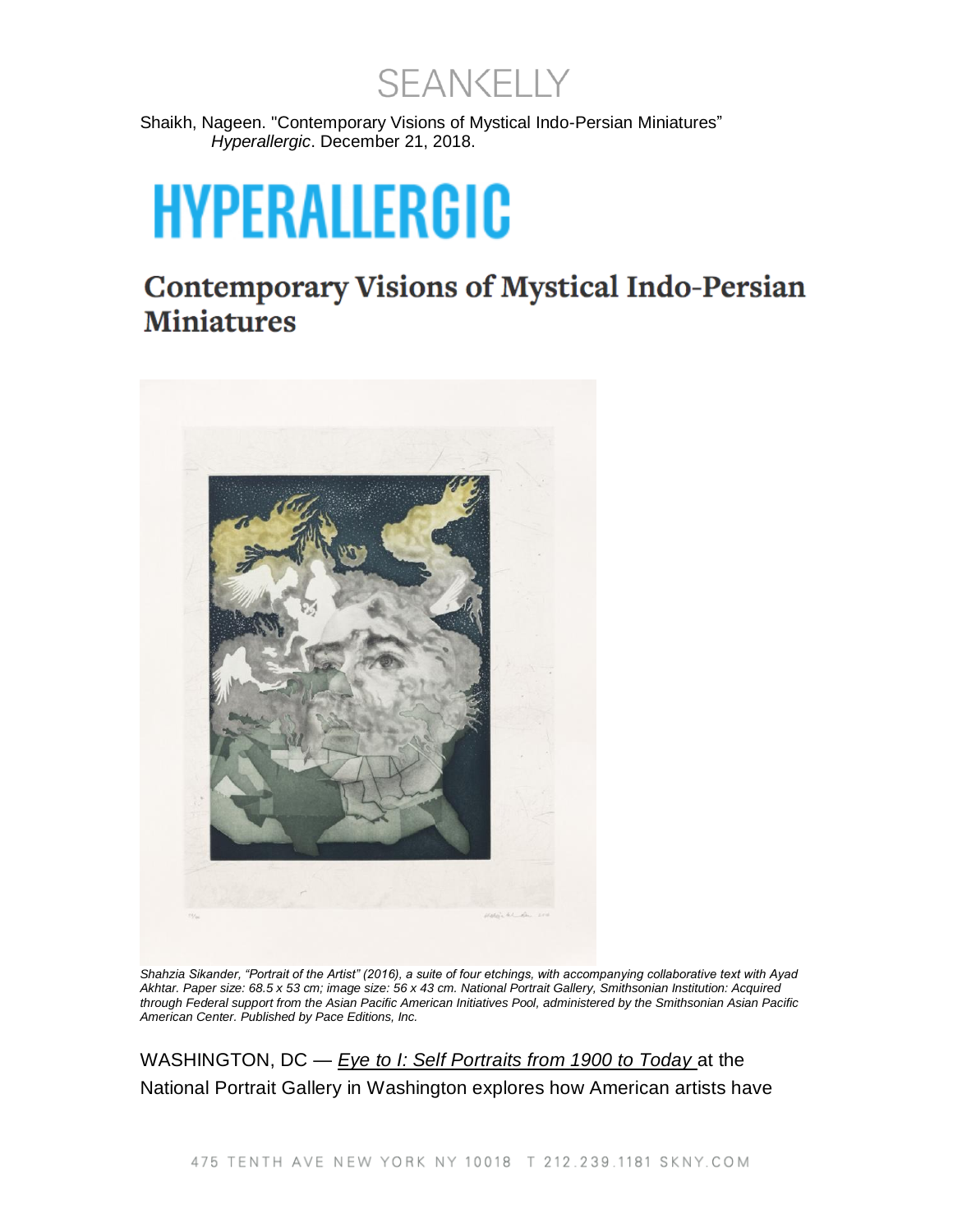**SEANKELLY** 

viewed themselves in relation to American history and culture. It also includes a first: Shahzia Sikander is the first Pakistani-born artist to be collected by and exhibit works in the renowned gallery. The artist's work is displayed alongside over 70 pieces by such American luminaries as Elaine de Kooning, Jacob Lawrence, and Josef Albers.

Spanning nearly three decades, Sikander's body of multimedia art focuses on Indo-Persian miniatures, a genre that fuses Central Asian and Mughal painting. Since the 16th century, miniature painting in the Indian subcontinent (now Pakistan, India, and Bangladesh) has followed traditional pictorial laws and thematic content. Lyrical tales of romance from epic Hindu texts, *darbaars* (essentially Mughal emperor courts), holy wars, and flora and fauna dominate the bright, lavish manuscripts. Miniature painting popularized illustrations of the *Mairaj* (Arabic for *ladder*) from the life of the Muslim prophet Muhammad, where the creature *Buraaq* takes the Prophet above the skies and beyond the heavens. Muhammad is said to have met angels and past prophets. The night of "Ascension" is one Islam's most mystical and striking themes. It has enthralled and inspired Sikander, whose self-portraits are artistic manifestations of this magical journey.



*Figure 1Shahzia Sikander, "Portrait of the Artist" (2016), a suite of four etchings, with accompanying collaborative text with Ayad Akhtar. Paper size: 68.5 x 53 cm; image size: 56 x 43 cm. National Portrait Gallery, Smithsonian Institution: Acquired through Federal support from the Asian Pacific American Initiatives Pool, administered by the Smithsonian Asian Pacific American Center. Published by Pace Editions, Inc.*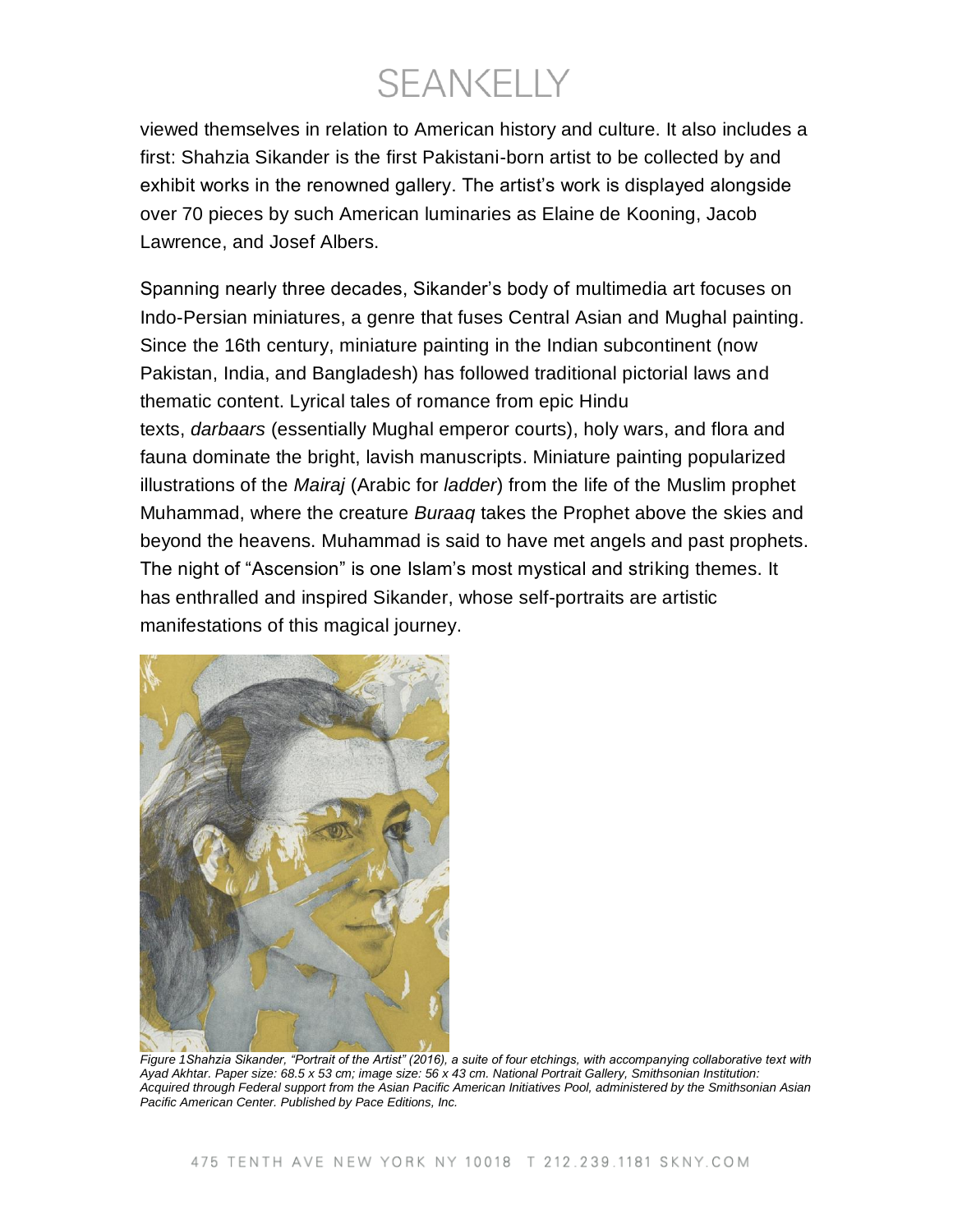**SFANKELLY** 

Representations of the artist are generally absent in historical Indo-Persian miniature manuscripts, and while the imagery is often crowded within the picture plane, it is not layered or overlapping. Collectively titled Portrait of the Artist, Sikander's four-etching suite, which is accompanied by an essay by playwright Ayad Akhtar, subverts the conventions of the miniature genre in multiple ways. The works are palimpsests of symbolic iconography that layer the portraits — two of Sikander herself and two of Akhtar — with the silhouettes of the Prophet and angels. The color palette, evoking celestial skies and deep sunsets, is more subdued than that of traditional miniatures. In one etching, the artist's three-quarter profile displays a serene hint of a smile, as gold and yellow hues illuminate her gray-toned face. The portrait is superimposed on a silhouette of a figure riding a winged creature, along with outlines of angles within the picture frame. The featureless icons of the Prophet and the angels are recognizable as their style borrows from Central Asian and Indo-Persian miniatures.

The two portraits of Akhtar are featured in a second exhibition at the National Gallery, Recent Acquisitions. One etching, reminiscent of Persian court artist Jami's The Ascension of Muhammad (1556-65 AD), the outlines of the angels border the artist's shaved head. Centrally placed in the frame, Akhtar's gray face contrasts with the deep navy blue of the background, channeling the mystical energy of the night of the Ascension.



Shahzia Sikander, "Portrait of the Artist" (2016), a suite of four etchings, with accompanying collaborative text with Ayad Akhtar. Paper size: 68.5 x 53 cm; image size: 56 x 43 cm. National Portrait Gallery, Smithsonian Institution: Acquired through Federal support from the Asian Pacific American Initiatives Pool, administered by the Smithsonian Asian Pacific American Center. Published by Pace Editions, Inc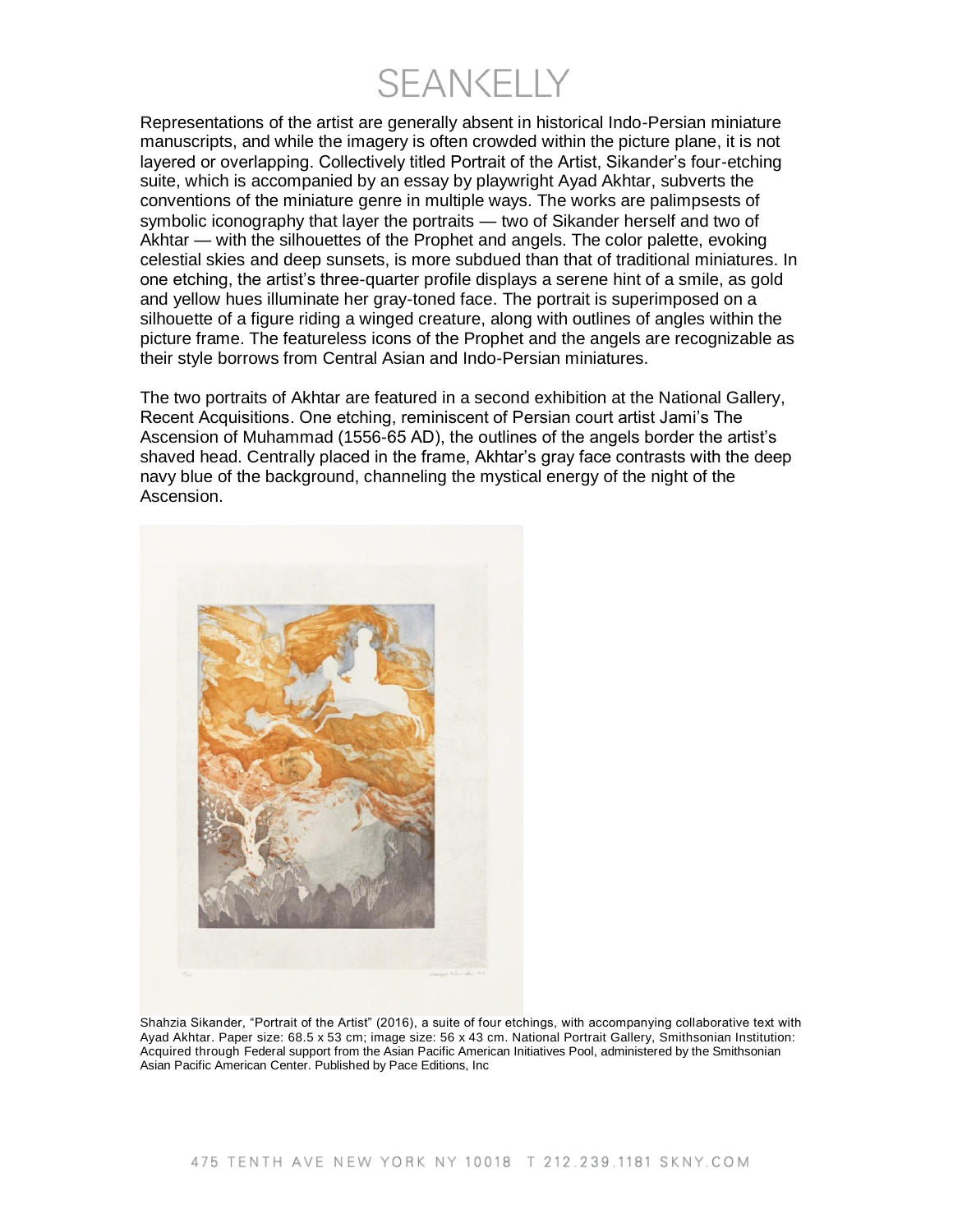**SEANKELLY** 

Sikander is barely visible in the subtlest of the portraits, her face camouflaged by the background. The silhouette of the Prophet is at the top right, while an angel hovers near the top of the picture plane. The Islamic scripture that narrates the night of the *Ascension* suggests that this angel is Gabriel, who accompanied the Prophet on his journey. The narration also mentions a destination where the shrub-bearing tree, called *Sidra-tul-Munteha*, thrives. This is where the Prophet travels forward alone, without Gabriel. In Sikander's etching, the tree rests on the bottom zone of the pictorial space, its branches permeating her hidden face.

Depictions of the Ascension in traditional miniature painting can be a metaphor for spirituality and mystical connection with a supreme entity and could have appealed to the local literati as a basis for intellectual dialogue. They were considered emblematic of an Islamic identity in the Persian lands. For Sikander, the Ascension has been a means for opening her imagination, as she visualizes traditional imagery in her contemporary miniatures.



*Shahzia Sikander, "Portrait of the Artist" (2016), a suite of four etchings, with accompanying collaborative text with Ayad Akhtar. Paper size: 68.5 x 53 cm; image size: 56 x 43 cm. National Portrait Gallery, Smithsonian Institution: Acquired through Federal support from the Asian Pacific American Initiatives Pool, administered by the Smithsonian Asian Pacific American Center. Published by Pace Editions, Inc.*